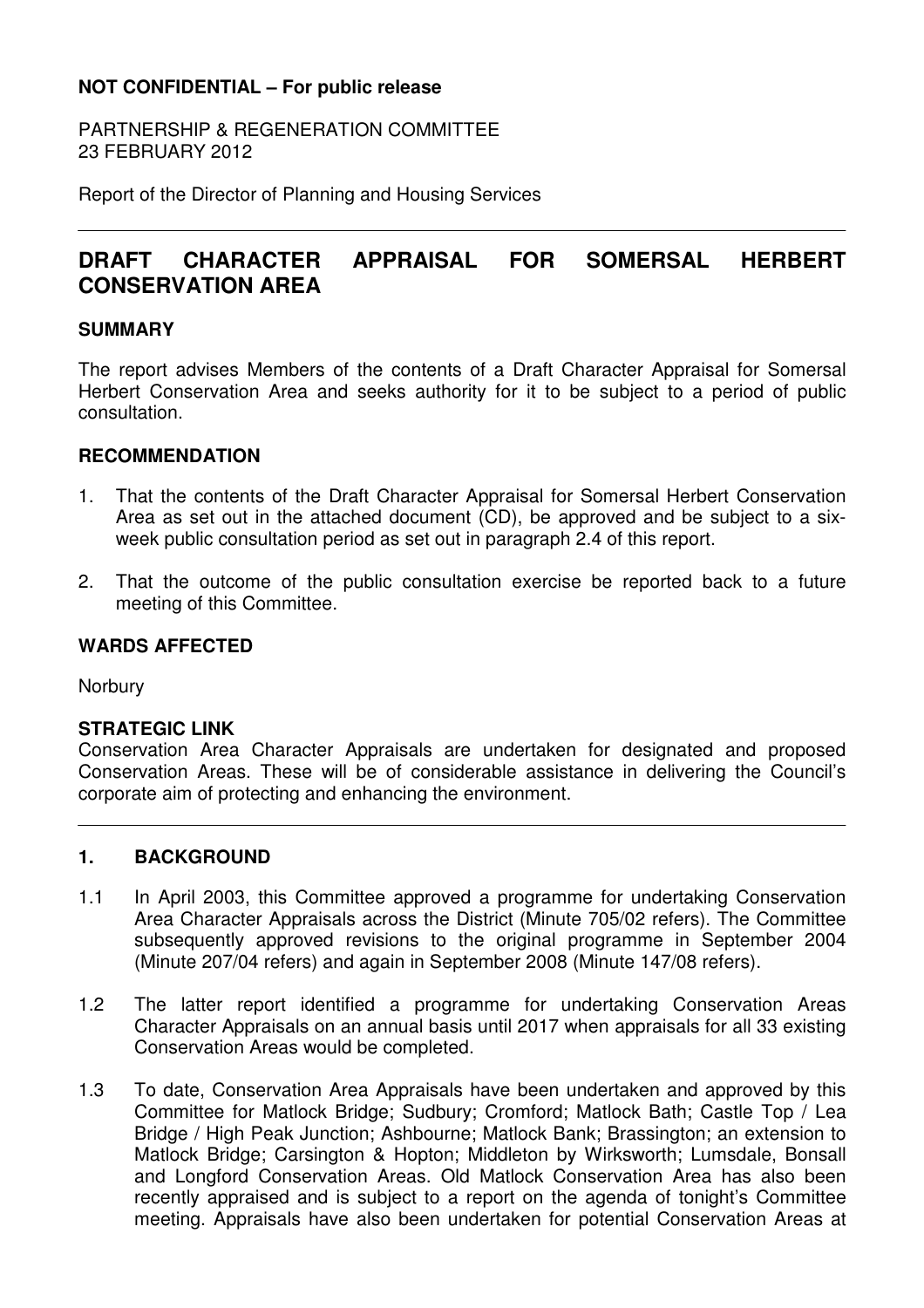Bradley and Tansley but these did not result in the designation of a Conservation Area in these locations. A Draft Conservation Area Appraisal for Somersal Herbert has been prepared and authority is sought for it to be subject to a period of public consultation.

- 1.4 The completion of Conservation Area Character Appraisals is important as they demonstrate that the Local Planning Authority is able to make decisions based on an understanding of the special character and appearance of its local historic environment.
- 1.5 Section 38(6) of the Planning and Compulsory Purchase Act 2004, emphasises the importance of the Development Plan which includes the need to have firm policies for conservation where conservation and development are clearly linked. The designation of a Conservation Area should be based upon a clear definition of the factors that give the area its special character and appearance. Planning Policy Statement 5 : Planning for the Historic Environment (2010), stresses the need for Local Planning Authorities to both recognise and have evidence of the significance of the historic environment and heritage assets in their areas, and that this information is publicly documented.
- 1.6 In 2006, English Heritage produced a Policy Statement 'Conservation Area Character Appraisals' for use by Local Planning Authorities in their assessment of both new and existing Conservation Areas. The advice set out areas which should be included such as the origins and development of the settlement; the influence of former uses; the archaeological significance; the architecture and history of the buildings; the contribution of unlisted buildings; the character and relationship of open spaces; the building materials, textures and colours; local details, the setting of the area within the wider environment and a definition of neutral and negative factors. It also recommended a summary of special interest; a planning policy context; problems, pressures in the area and a comprehensive assessment of the Conservation Area boundary.

#### **2. SOMERSAL HERBERT CONSERVATION AREA**

- 2.1. Somersal Herbert Conservation Area was originally designated in December 1979 and no further review or amendments to the boundary have been made to date. A Draft Conservation Area Character Appraisal has now been completed. In the interests of efficiency and sustainable use of resources, the contents of this Appraisal are included on the attached CD. Paper copies of the Appraisal can be provided on request, from the Conservation Officer (see contact details below).
- 2.2. The Draft Conservation Area Character Appraisal has been prepared in accordance with the 2006 English Heritage Policy Statement and includes a landscape appraisal, a section on planning policy and legislation and a justification for the boundary.
- 2.3. The Town and Country Planning Act 1990 requires proposals for the preservation and enhancement of Conservation Areas to be submitted for consideration to a public meeting in the area but wider public consultation is recommended on both the assessment of the special interest and proposals for the area. The Historic Environment Planning Practice Guide which accompanies PPS5, identifies that there needs to be a comprehensive evidence base, sufficient for devising a positive and pro-active strategy for the historic environment. The emphasis is on understanding and assessing the significance of the historic environment and on making the information publicly available, particularly via the Historic Environment Record maintained and monitored by Derbyshire County Council.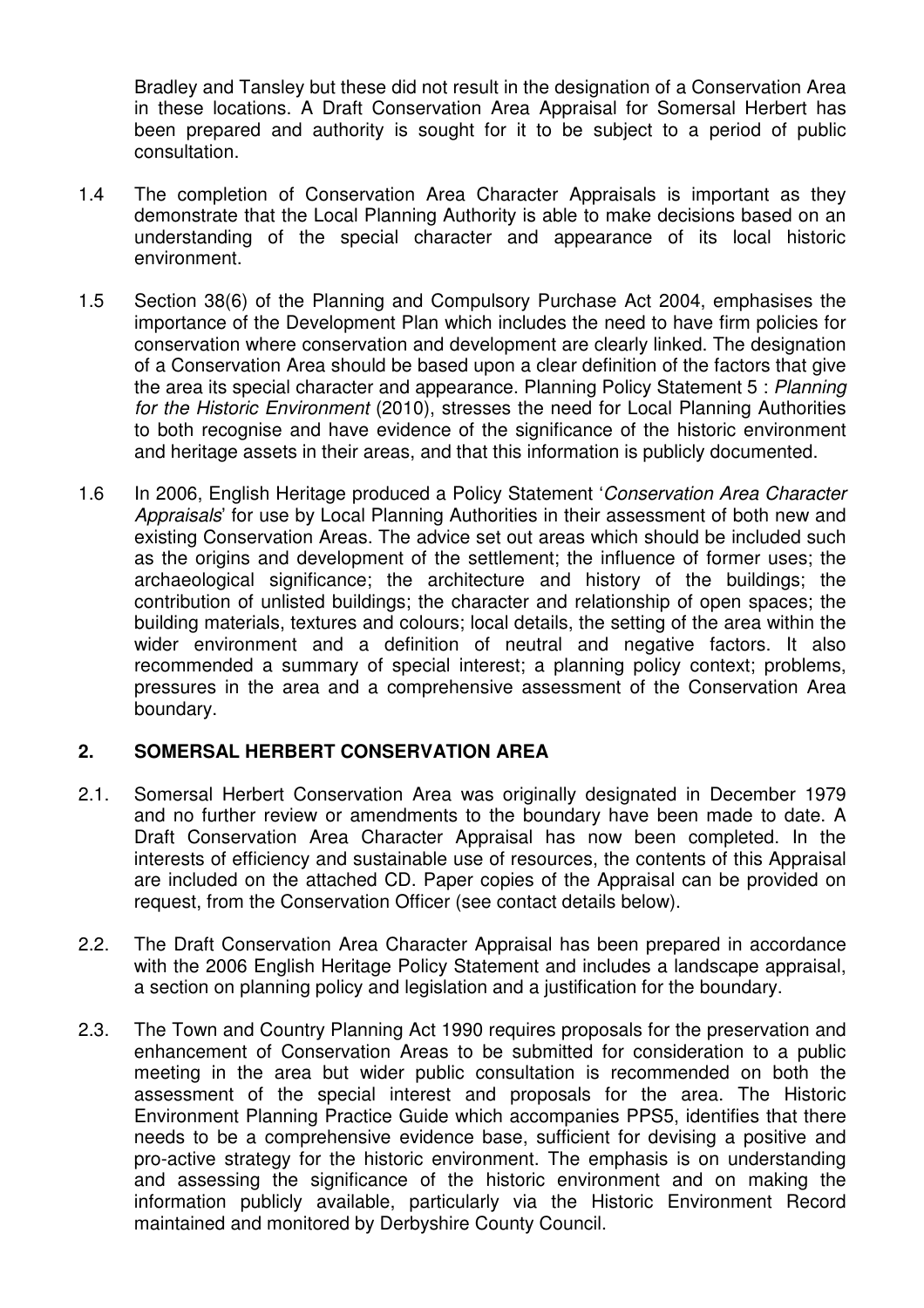2.4 It is recommended therefore, that in order to comply with this advice, a six-week consultation exercise be undertaken. The proposed consultation process for the Draft Somersal Herbert Conservation Area Character Appraisal is identified in the table below:-

| <b>Action</b>                                                                                                                                                                                                                                                                                                                                                                                                                             | <b>Date</b>                                                                                                                                                   |
|-------------------------------------------------------------------------------------------------------------------------------------------------------------------------------------------------------------------------------------------------------------------------------------------------------------------------------------------------------------------------------------------------------------------------------------------|---------------------------------------------------------------------------------------------------------------------------------------------------------------|
| <b>Consultation period</b><br>Six-week period                                                                                                                                                                                                                                                                                                                                                                                             | Thursday 15 <sup>th</sup> March 2012<br>to<br>Thursday 26 <sup>th</sup> April 2012                                                                            |
| <b>Notifications</b><br><b>Somersal Herbert Parish Council</b><br>Ward Member for Norbury - Cllr K. Bull<br>Derbyshire County Council Member :- Cllr A. Lewer<br>Derbyshire County Council - Conservation and<br><b>Highways Departments.</b><br>Parochial Church Council (via the Vicar)<br>As there are no proposed changes to<br>the<br>Conservation Area boundary, it is not proposed to<br>notify residents and owners individually. | Thursday 8 <sup>th</sup> March 2012<br>5 working days in advance of<br>formal consultation period<br>and<br>12 working days in advance<br>of advisory meeting |
| <b>Publicity</b><br>Posters advertising the 6-week period and advisory<br>meeting for the public:-<br><b>Parish Council Notice Board</b><br>Possible other venues around Conservation Area                                                                                                                                                                                                                                                | Thursday 8 <sup>th</sup> March 2012                                                                                                                           |
| Approved Public Notice for insertion in the<br>Ashbourne News Telegraph                                                                                                                                                                                                                                                                                                                                                                   | Thursday 8 <sup>th</sup><br>2012<br>March<br>(submit for insertion by<br>Friday 2 <sup>nd</sup> March 2012)                                                   |
| <b>Documents</b>                                                                                                                                                                                                                                                                                                                                                                                                                          |                                                                                                                                                               |
| Paper copies made available at :-                                                                                                                                                                                                                                                                                                                                                                                                         | Thursday 15 <sup>th</sup> March 2012                                                                                                                          |
| <b>Ashbourne Leisure Centre</b><br>Somersal Herbert Parish Council                                                                                                                                                                                                                                                                                                                                                                        | tο<br>Thursday 26 <sup>th</sup> April 2012                                                                                                                    |
| Insertion on the web-site                                                                                                                                                                                                                                                                                                                                                                                                                 |                                                                                                                                                               |
| <b>Advisory meeting for the public - Venue</b>                                                                                                                                                                                                                                                                                                                                                                                            | W/C 26 <sup>th</sup> March 2012                                                                                                                               |
| <b>Somersal Herbert</b>                                                                                                                                                                                                                                                                                                                                                                                                                   | Venue tbc                                                                                                                                                     |

2.5 The outcome of the public meeting and the representations received during the consultation period will be reported back to a future meeting of this Committee. Once this Committee approves a final document, based on receipt of those representations, the Conservation Area Appraisal will be included within the Historic Environment Record as noted above.